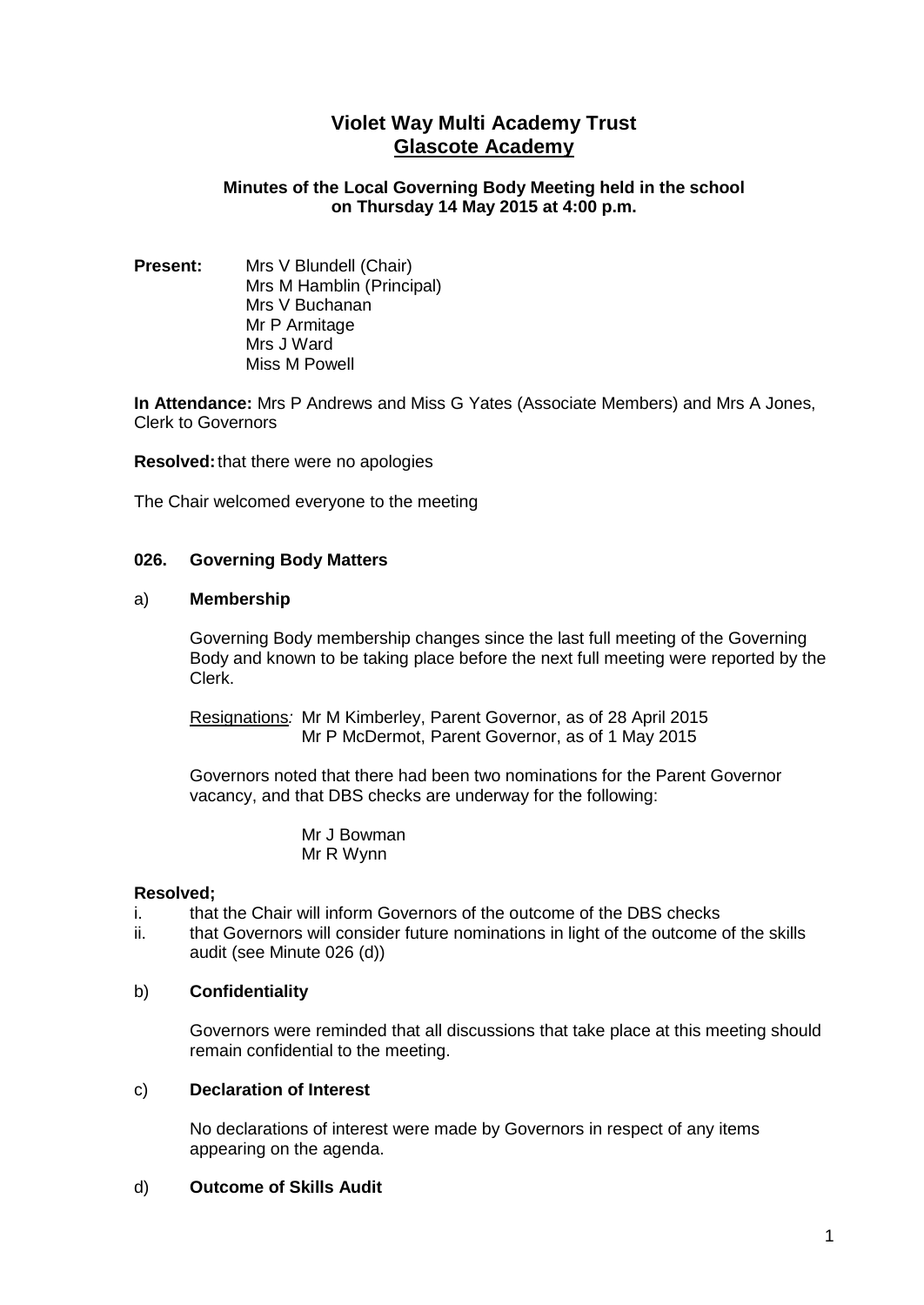It was noted that Governors had completed the NGA skills audit which had subsequently been collated and circulated with a summary by Mrs V Buchannan.

Mrs V Buchanan highlighted the following:

- Dedicated, committed, effective Governing Body eager to support/challenge the school in moving forward
- Good range/spread of knowledge and experience
- Training/experience needed for/of:
	- financial planning, procurement, purchasing
	- premises and facilities management
	- other boards/chairing

#### **Resolved:**

i. that Mrs V Buchanan be thanked for undertaking the collation/writing a summary report of the skills audit outcomes

#### e) **Reconstitution**

The Chair advised Governors that reconstitution of the Governing Body has taken place to bring Glascote Academy membership in line with Violet Way Academy membership of 7

#### **Resolved**:

i. that the Local Governing Body reconstituted to 7 Members as follows:

| 1 Principal<br>1 Staff<br>2 Parent | Mrs M Hamblin<br>Miss M Powell<br>Mrs V Buchanan<br>Vacancy |
|------------------------------------|-------------------------------------------------------------|
| 3 Co-opted                         | Mrs J Ward<br>Mr P Armitage<br>Mrs V Blundell               |

ii. that the following are appointed as Associate Members: Mrs P Andrews Miss G Yates Miss C Garey (currently on maternity leave)

# **027. Minutes of the Previous Meeting**

**Resolve:** that the Minutes of the Local Governing Body meeting held on Thursday 29 January 2015 be approved subject to the following amendments:

Those present should read: Miss M Powell and not Ms M Powell Miss G Yates and not Mrs G Yates

> Mrs P Andrews and Miss G Yates are Associate Members and not Governors

Minute 024 (b) (ii) should read: 29 June 2015

That the Minutes Agenda and all reports and other papers considered at the meeting be made available for inspection.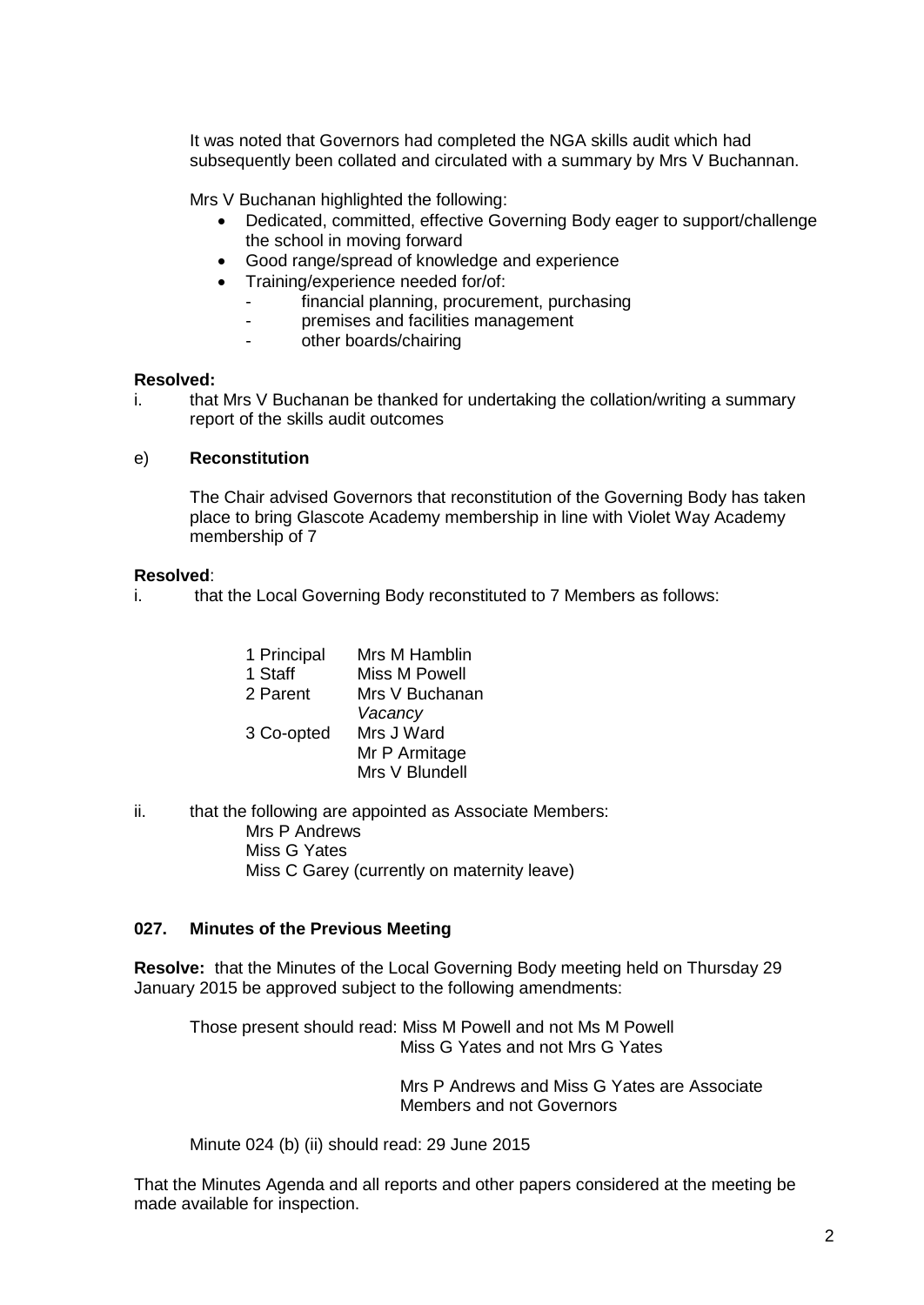# **Matters Arising from the Previous Meeting**

- i. Minute 018 (iii) refers: The Chair is currently the Safeguarding Nominated Governor and her training is up to date
- ii. Minute 021 refers: *Governors asked if the issue of children not bringing mobile phones to school is in the Mobile Phone policy* and it was noted that it is included in the e-Safety Policy

# **028. Reports**

## a) **Chair's and Vice-Chair's Actions**

The Chair and Vice-Chair reported that they had not undertaken any actions on behalf of the Governing Body since the last full Governing Body meeting.

# b) **Principal's Report**

The Principal's report had been circulated with the agenda papers and Governors were updated on the following:

- **Staffing** (see Confidential Appendix)
- **Safeguarding:**
	- increase in safeguarding issues in school
	- safeguarding book continues to be used
	- all staff DBS checked
	- use of Google by children in school is rigorously monitored by school
	-

-

- **Assessment/Data**:
	- second year of the new assessment cycle
	- KS1 & KS2 assessment data will become benchmark for Autumn data, age related expectations (ARE) in place of levels
	- implementation of Early Years baseline assessment not statutory until September 2016 but most Tamworth schools starting in September 2015
	- Key action points identified at pupil progress meetings and followed up by staff
	- TAs track data for the children they work with
- **New Curriculum**:
	- Staff looking at breadth, depth and coverage of new curriculum :
	- Staff looking for patterns and trends especially with GPS; significant impact on writing; separate GPS lessons
- **Planning/Work scrutiny**:
	- Monitoring of planning and children's books takes place every Friday and is tailored to where input is most needed for support; light touch is given to other staff

Governors asked the following:

*Has contact with Social Services improved* and it was noted that it has not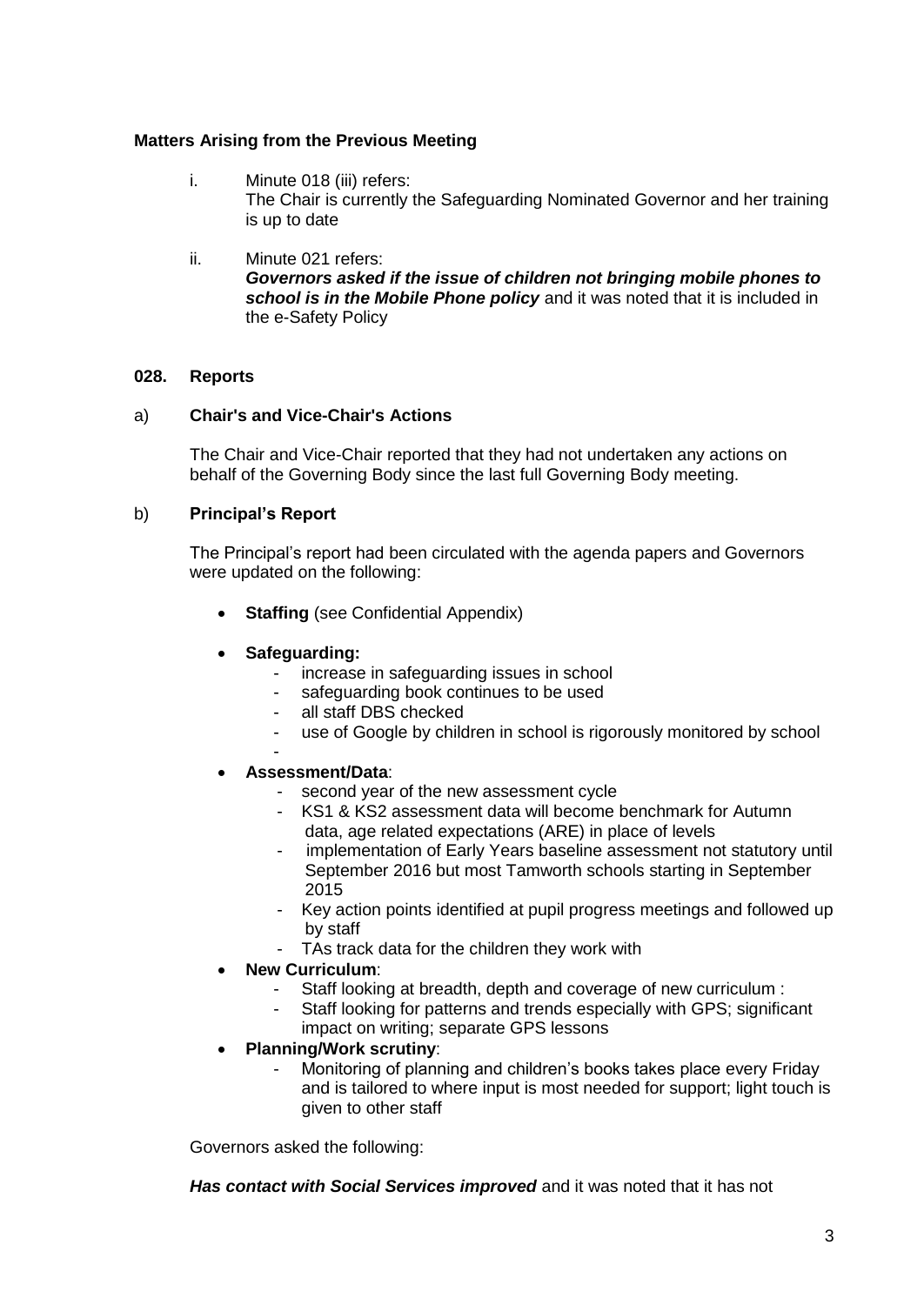*How often do pupil progress meetings take place* and it was noted that they take place 4 times per year in conjunction with assessment cycle

*When will Governors receive the next data report* and it was noted that this will be presented at the Autumn Term Local Governing Body meeting

Chair commented positively on the all round impact/improvement seen and recorded. Governors were reminded that the Farm offers valuable experiences for children not just for Maths but also for Science.

Governors commented positively on music provision at Glascote, stating that it was good value for money. Children have been invited to sing at the Arboretum during the Autumn Term

#### **Resolved -**

- i. that the report be received with thanks
- ii. that Governors are invited to Level 1 Safeguarding training on Tuesday 19 May at 3:30 pm

#### c) **Nominated / Link Governors**

#### **EY/KS1 Governor** – Mrs J Ward

It was noted that Mrs J Ward had visited the school on 2, 8 October 2014, 26 January, 8 March 2015 and that her reports had been circulated prior to the meeting

It was noted that the drainage issue in Reception is being taken to the VWM AT Board.

**Resolved:** that Mrs J Ward be thanked for her reports

**Safeguarding Governor** – Mrs V Blundell

It was noted that Mrs V Blundell had visited the school on 27 April, 5 May, and that her reports had been circulated prior to the meeting

It was noted that all safeguarding/safer recruitment procedures are in place and that:

- new staff have an induction programme
- staff who have been off sick have a return to work programme

Mrs V Blundell reported that she had been asked by parents at the Parents Evening who the Governors are. She outlined a new initiative to introduce a Parent Council

#### **Resolved:**

- **i.** that Mrs V Blundell be thanked for her reports
- ii. that a leaflet is produced to 'introduce' Governors to the parents and will be ready for the Autumn Term
- iii. that the Clerk adds Parent Council to the next LGB agenda

## **029. School Development Plan Monitoring**

The Principal reported that the key area for development/monitoring has been assessment and that:

- Early Years GLD's are above ARE (Age related expectations)
- KS1 above ARE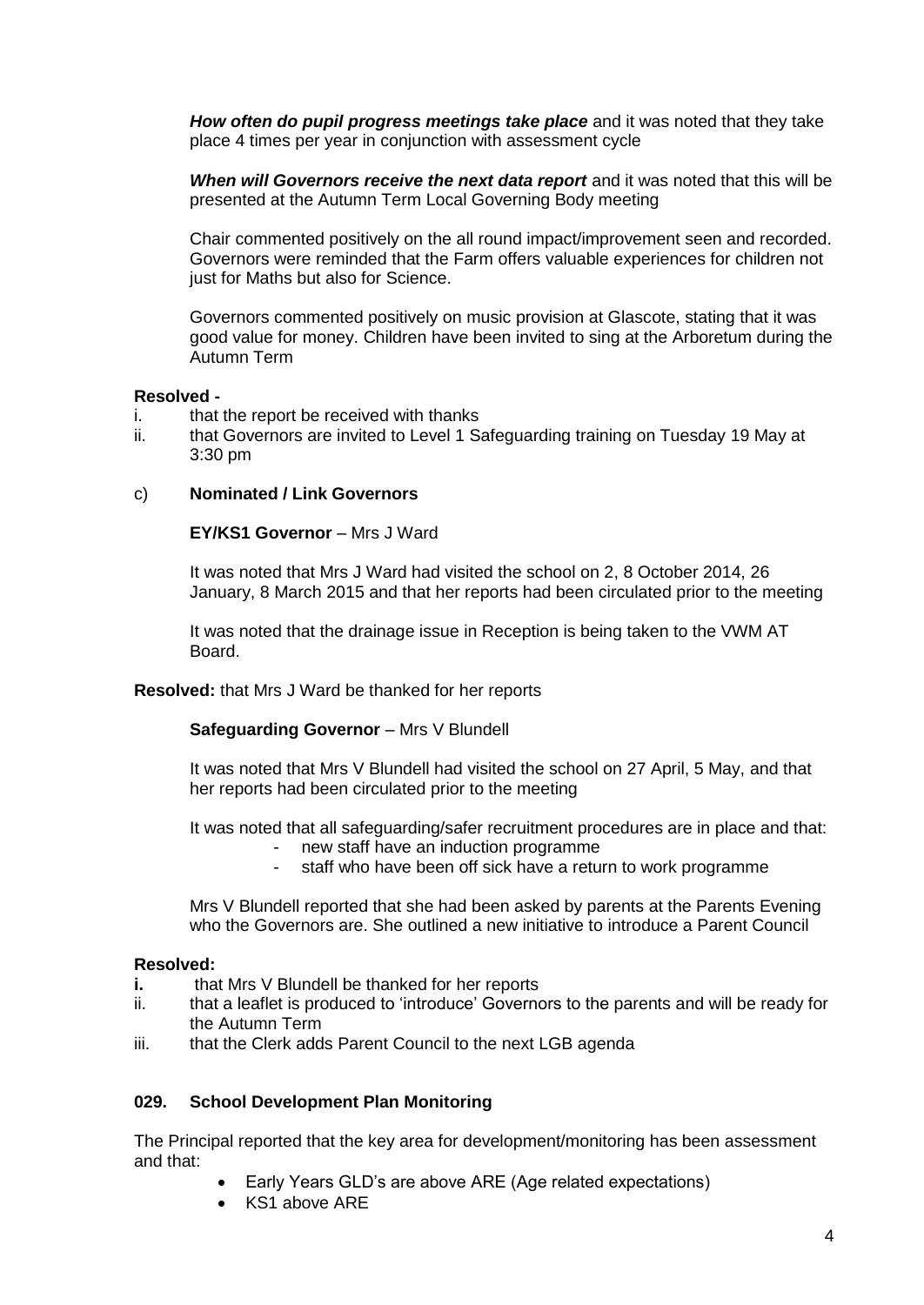- New floor standard for KS2 is 85%, results will not be known until Novermber2015
- Reading, Writing and Maths will continue to be a focus on SDP 2015/16
- INTEGRIS is being used instead of SIMS for tracking data; some teething problems initially

**Resolved**: that Miss M Powell and (Eva???) be thanked for their hard work and efforts in reprogramming INTEGRIS

# **030. Safeguarding**

It was noted that this item had been covered in the Principal's report and in the Nominated Safeguarding Governor's report

# **031. Moving to Outstanding**

It was noted that the Vision, Aims and Values document had been circulated prior to the meeting.

Chair commented very positively on the excellent ENTRUST Monitoring & Evaluation training session she had recently attended at the Coton Centre, lead by Mrs A Jones, Associate Consultant

# **Resolved:**

- i. that Governors adopted the Vision, Aims and Values
- i. that a meeting is convened after half term to look at 'impact' on the monitoring schedule and the Governor Development Plan
- ii. that self review RAG rating is to be completed by all Governors by 22 May
- iii. that ENTRUST Monitoring & Evaluation training is arranged for VWM AT and Woodlands in June/July, date to be agreed and Governors informed

## **032. Policies and Procedures**

Governors were advised to approve any new policies or identify any other policies due for review.

It was noted that the **Lettings Policy** had been reviewed in light of the Polish classes being held in school in the evening

It was noted that staff had been consulted about a **Staff Code of Conduct/Staff Behaviour Policy** 

## **Resolved:**

- **i.** that Governors approved and accepted the Lettings policy
- ii. that Governors approved and accepted the Staff Code of Conduct/Staff Behaviour **Policy**

## **033. Other Information Items**

It was noted that the Chair had drawn attention to the following items in the Governor Information Pack.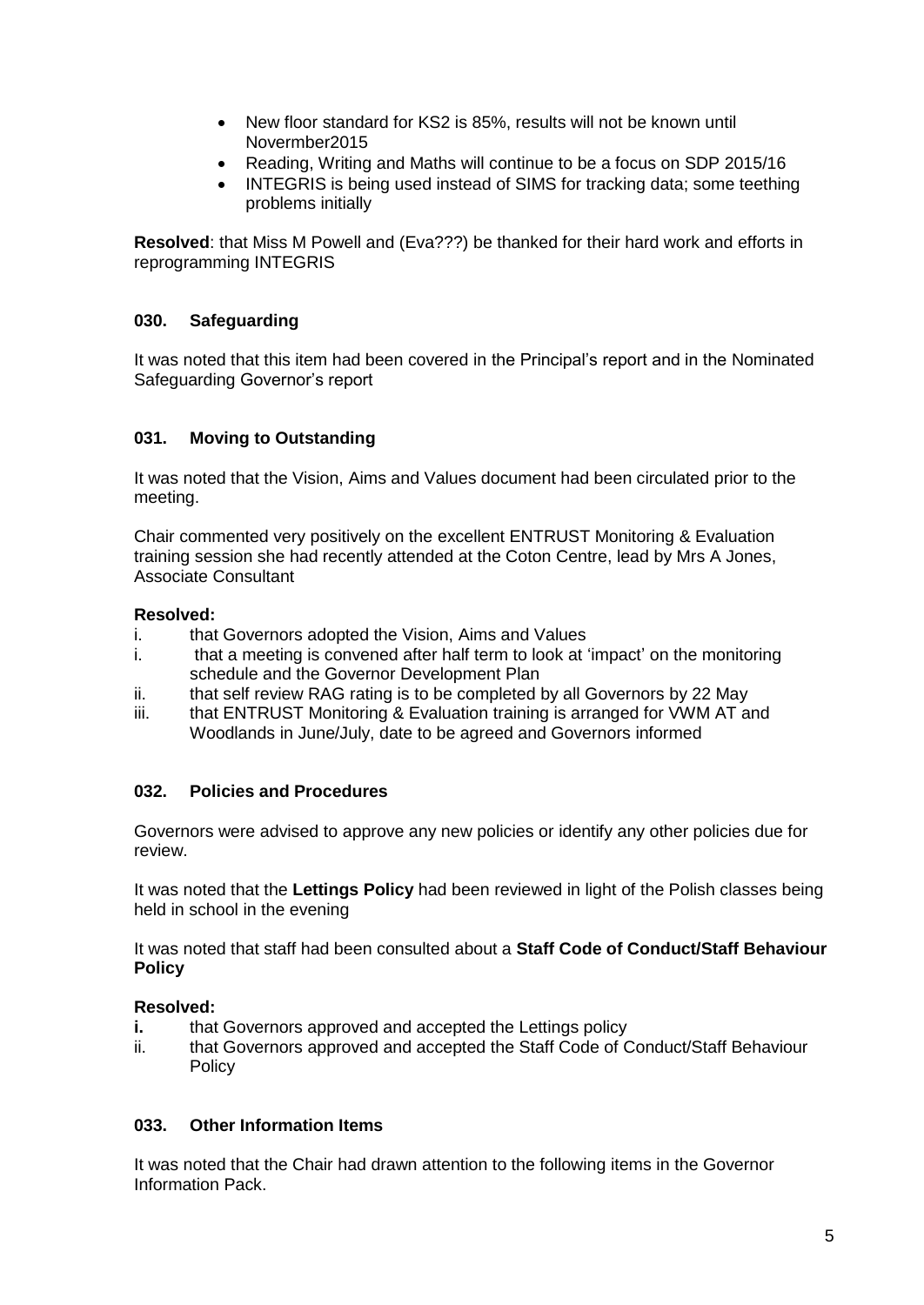- Governors Strategic Role Page 4
- Mandatory Guidelines Page 5
- Keeping Children Safe in Education Page 6
- Assessment without levels for Governors Page 8
- Early Years Baseline Assessment Page 9
- **Languages in Primary Schools** Page 10

*Governors asked about foreign languages at Glascote* and it was noted that:

- Children are exposed to various foreign languages in WOW weeks
- Culture of the country of origin is considered as well as the language
- Landau Academy is happy to support German at Glascote

Governors noted that there would be a cost implication if Landau did support German in school

**Resolved:** that the additional information provided in the Governor Information Pack be received and noted

# **032 Confidential Items**

Governors were asked to identify if there were any items / materials which need to be excluded from any agenda, minutes, reports or other papers discussed at the meeting which would normally be made available for inspection following the meeting.

Governors were also asked to identify any items included on the agenda which require recording in a confidential appendix to the minutes.

**Resolved:** that the following item be recorded in a confidential appendix to the minutes

Minute 028 (b)Principal's Report - Staffing

# AND

**Resolved:** that there were no items / materials identified for exclusion

## **033. Any Other Business**

## a) **Yr 6 SATs**

Governors were informed that the Yr 6 children were fantastic during SATs week, being very relaxed and confident

It was noted that Mrs V Buchanan, as a respected member of the com m unity, had been in to school during SATs week to verify the administration process for SATs

**Resolved**: that Mrs V Buchanan be thanked for her supporting during SATs week

## b) **ICT Course**

**Resolved:** that Governors are invited to an ICT course lead by C Copper, ICT Leader on 9 June 2015

## c) **Governors Pen Portrait for Website**